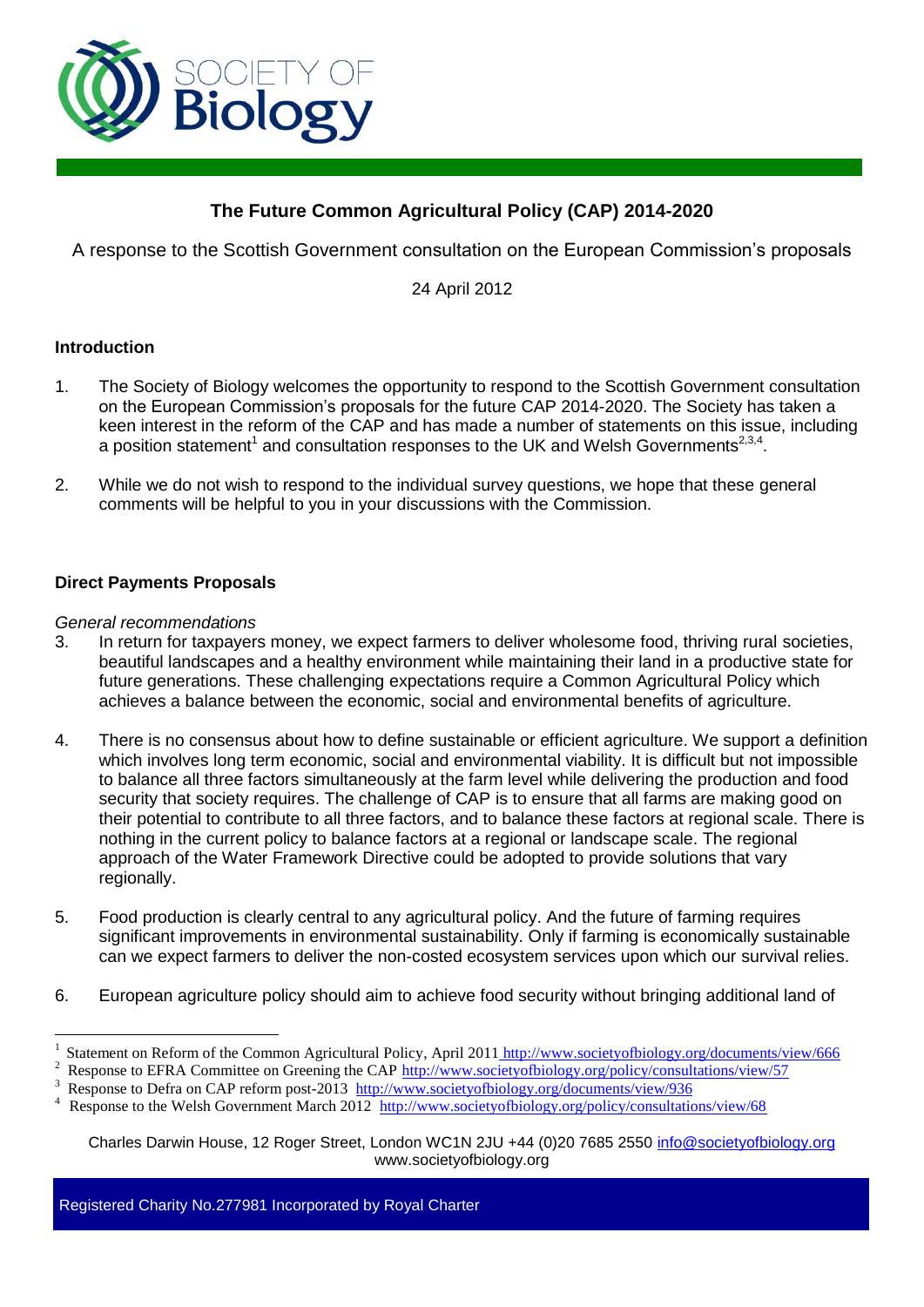

higher biodiversity value into agricultural production.

- 7. We support the concept of sustainable intensification which would allow competitive food production to coexist with green measures. However this concept is far from being a practical method which can be delivered via farms across Europe. Therefore we recommend that specific, significant investment should be introduced through the CAP into research on and dissemination of methods for sustainable intensification across the diverse farming systems and geographical variety of Europe.
- 8. We agree with the Convention on Biological Diversity that: "Incentives, including subsidies, harmful to biodiversity should be eliminated, phased out or reformed"<sup>5</sup>. As currently drafted, the Commission proposals unintentionally incentivise farmers to plough permanent pasture and replace existing biodiversity features. These perverse incentives must be removed.
- 9. The CAP needs to enable investment and incentivise resource-use efficiency.
- 10. The CAP should be as simple as possible, but must incorporate flexible measures which respect regional variations in geography, climate, culture, agricultural systems, valuable ecosystems etc.
- 11. If pillar one includes effective greening measures, this will free up well-targeted agri-environment schemes and budgets to address specific regional and ecological priorities.

#### *Greening measures*

- 12. The proposal for a compulsory and substantial green requirement for farmers receiving pillar one direct payments sends a welcome signal of the fundamental importance of environmental sustainability to the long-term future of agriculture.
- 13. As currently drafted, however, the proposals are too loosely worded to ensure environmental benefits, and indeed have the potential to create significant environmental harm especially to high nature value grasslands.
- 14. Requirements should be more clearly targeted on measurable environmental outcomes.
- 15. We recommend targeting more of the greening budget towards agricultural land which is already managed in a manner which generates high biodiversity. The concept of high nature value farming is well developed within European policy, and member states are required to identify high nature value farmland. It is therefore very surprising that the commission's greening proposals do not mention high nature value farming. Specific support that ensures the economic viability of high nature value farming should be included in the current proposals.

#### *Permanent pasture*

 $\overline{a}$ 

- 16. A definition of permanent pasture/grassland is required which would differentiate between high nature value permanent grasslands, and low nature value but high agricultural value intensively managed and reseeded grasslands.
- 17. High nature value grasslands, including flower rich hay meadows, wet meadows, and seminatural wooded pastures, support a high proportion of Europe's agricultural biodiversity and generate significant ecosystem services including carbon storage, flood protection and cultural landscapes. Apart from livestock production, many ecosystem services are higher in seminatural than in agriculturally improved grasslands, and this can be linked partially with the higher plant richness. They are often marginally economic at best, and are under threat from abandonment or intensification.

<sup>&</sup>lt;sup>5</sup> Draft Strategic Plan for Biodiversity 2011-2020, Convention on Biological Diversity: Target 3. [www.cbd.int/nagoya/outcomes](http://www.cbd.int/nagoya/outcomes)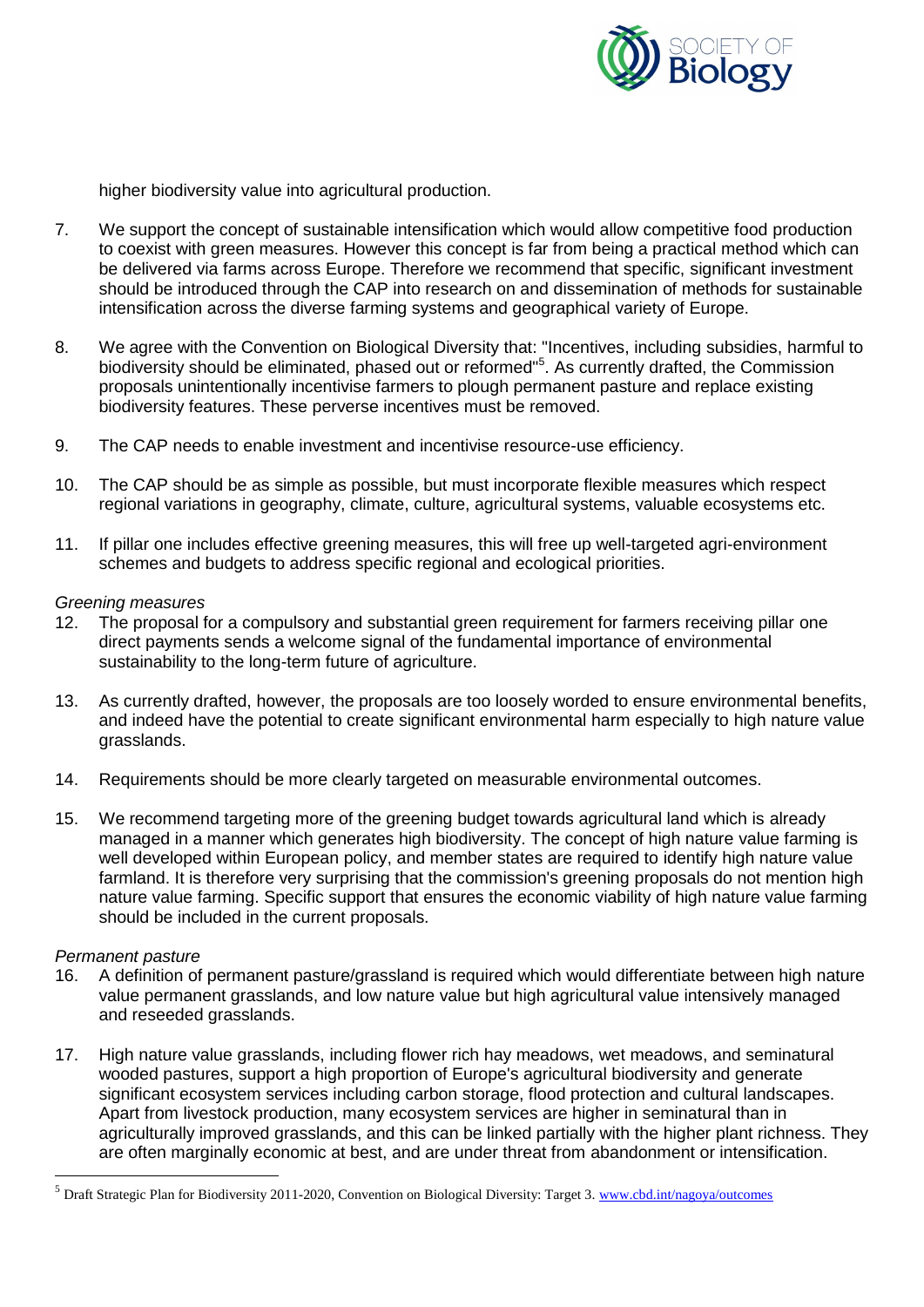

These environmentally and socially valuable grasslands require a clear definition and specific protection within the Common Agricultural Policy, which is lacking in the current proposals. Indeed, the current proposals offer a perverse incentive for farmers to plough up such grasslands before the reference date of 2014. And the current definition of permanent grassland still allows member states to include annually reseeded or intensively fertilised grass in the permanent grassland category. This makes the greening mechanism completely meaningless for biodiversity and climate.

### *Ecological focus areas*

18. It seems perverse that the proposed scheme appears designed to pay more for the creation of new biodiversity features, agri-forestry schemes etc than for the protection of existing biodiverse farming practices and land-use types. This contradiction should be removed, and existing biodiversity features must be strongly protected. As currently drafted, the policy would encourage farmers to destroy existing features and create new ones. An ancient wooded pasture, hedgerow, pond or flower-rich hay meadow is more ecologically diverse and valuable than a new one.

### *Crop rotation*

19. It is not clear that the current proposal requiring rotation of arable crops will automatically generate environmental benefits proportional to their disruptive effects on some types of farm in some agroclimatic zones. The benefits of this and the other proposed measures depend crucially on how they are implemented. Measures more clearly targeted on environmental outcomes are likely to be more effective and should be introduced in the revised proposals.

### *Small farmers scheme*

20. We disagree in principle that farmers participating in the small farmers scheme should be exempted from cross compliance and the requirement to carry out agricultural practises beneficial for the climate and the environment. Small farms comprise a very significant proportion of agricultural land in some member states, and should also farm in a way that benefits the environment. But, unless the greening proposals are redrafted to deliver clearer environmental benefits, we do not think it necessary to burden small farmers with them.

### *Organic farming*

21. We disagree that organic farmers should automatically receive greening payments, without having to demonstrate environmental benefits. Well managed organic farms do provide exceptionally good environmental benefits. However, badly managed ones can provide disbenefits such as nitrate pollution.

### **Rural Development Proposals**

#### *Agri-environment schemes*

- 22. While intensive farms should certainly be required to provide environmental benefits in return for support by the European taxpayer, the new CAP should include policy instruments which also protect the most environmentally valuable farmland from intensification or abandonment.
- 23. Specific support for high nature value farming should be included in the Commission proposals.
- 24. The Commission proposes to continue to pay farmers for environmental services on the basis of income foregone and additional costs. We believe that this formula, as currently applied by many member states, is inadequate to protect the most environmentally beneficial types of farming from abandonment or intensification. Alternative approaches such as paying the full costs of management for land which would otherwise be abandoned should be explicitly encouraged, and are allowed under current WTO rules.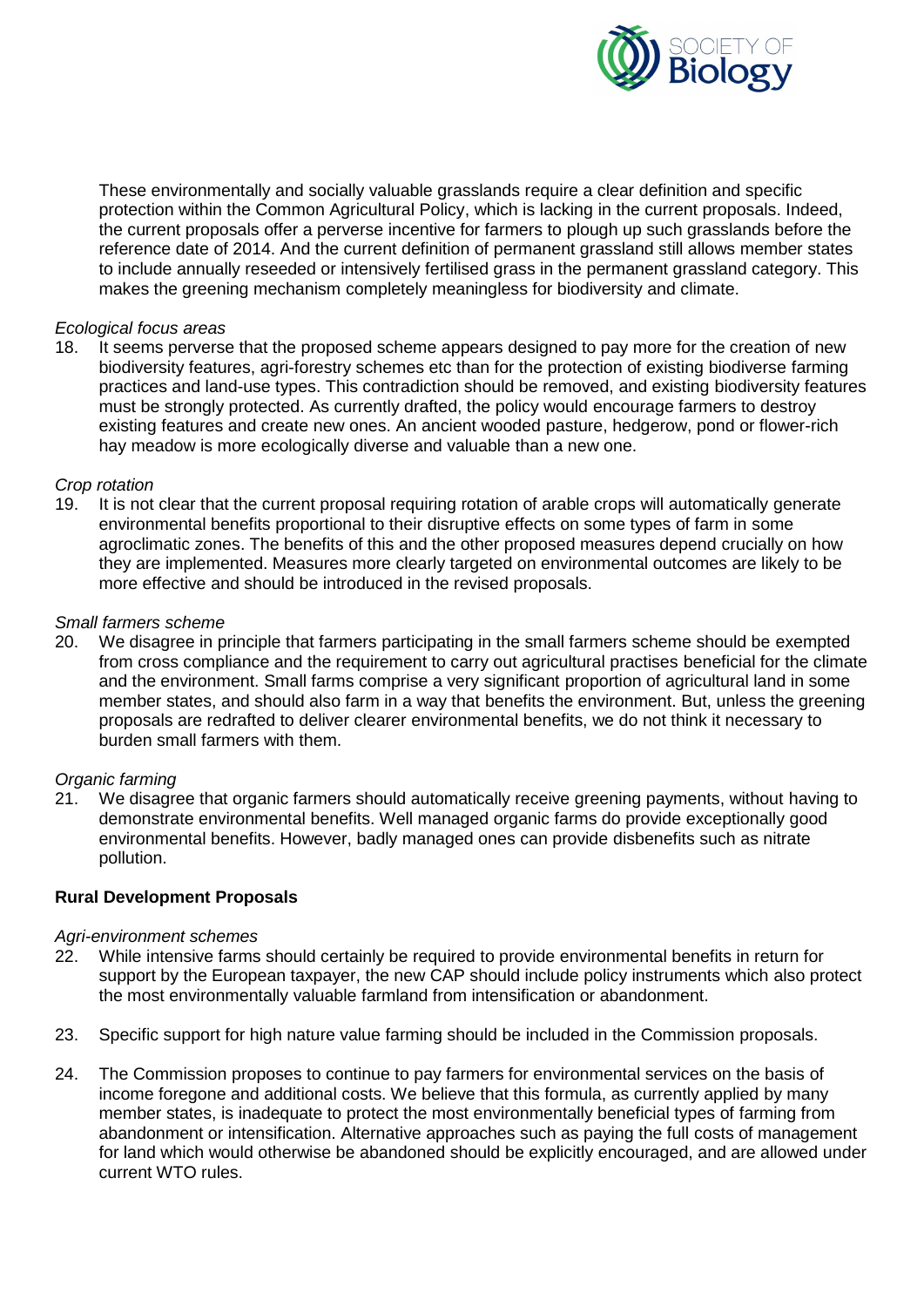

25. Although there are examples of successful landscape-scale initiatives, current agri-environment schemes are piecemeal, because take-up is determined at farm scales, leading to weaker outcomes. The CAP should include landscape-wide initiatives.

### **Further considerations**

#### *Research, knowledge and trained people*

- 26. Research, knowledge and trained people are vital to define, develop and deliver sustainable agriculture and effective agricultural policy. They should receive a higher profile in the reformed CAP. The CAP must overcome major technical and scientific challenges if it is to reflect the multiple demands for food security and productivity, improved environmental quality and better social health, wealth and welfare.
- 27. There is inadequate investment in all forms of agricultural training and research, and a dearth of suitably qualified and skilled people, particularly in careers for the younger generation. Establishing, implementing and achieving agricultural policy will be entirely dependent upon skilled and trained people across all sectors from farm workers, agronomists, breeders and machinery producers to researchers and policy-makers.
- 28. A crucial role for public funding through CAP is research and training of individuals directed towards delivering and monitoring sustainable agriculture, and translating research into improved agricultural policy and practice.
- 29. There should be a greater emphasis on the transfer of information from research into the policy arena. The current regulatory framework is not wholly evidence-based.

#### *Ecosystem approach*

- 30. There should be no public subsidy unless it is linked clearly to the delivery of public goods.
- 31. Valuation of ecosystem services and natural capital is essential, so that their protection and management can be properly supported by the policy, and to assign an appropriate payment for goods and services provided by farmers which currently have no value in the market. The CAP should explicitly fund research to improve such valuations.

#### *Genetic diversity*

32. The policy should encourage greater integration of genetic biodiversity of farmed plants and animals into 'mainstream' biodiversity considerations.

The **Society of Biology** is a single unified voice for biology: advising Government and influencing policy; advancing education and professional development; supporting our members, and engaging and encouraging public interest in the life sciences. The Society of Biology is a charity, and seeks to champion the study and development of biology, and provide expert guidance and opinion. The Society represents a diverse membership of over 80,000 - including practising scientists, students and interested non professionals - as individuals, or through the learned societies and other organisations listed below. We are committed to ensuring that we provide governments and other policy makers - including funders of biological education and research – with a distinct point of access to authoritative, independent, and evidence-based opinion, representative of the widest range of bioscience disciplines.

We are pleased for this response to be publicly available and will shortly place a version on [www.societyofbiology.org](http://www.societyofbiology.org/). For any queries, please contact Dr Caroline Wallace, Society of Biology - Scotland, 22-26 George Street, Edinburgh EH2 2PQ; carolinewallace@societyofbiology.org